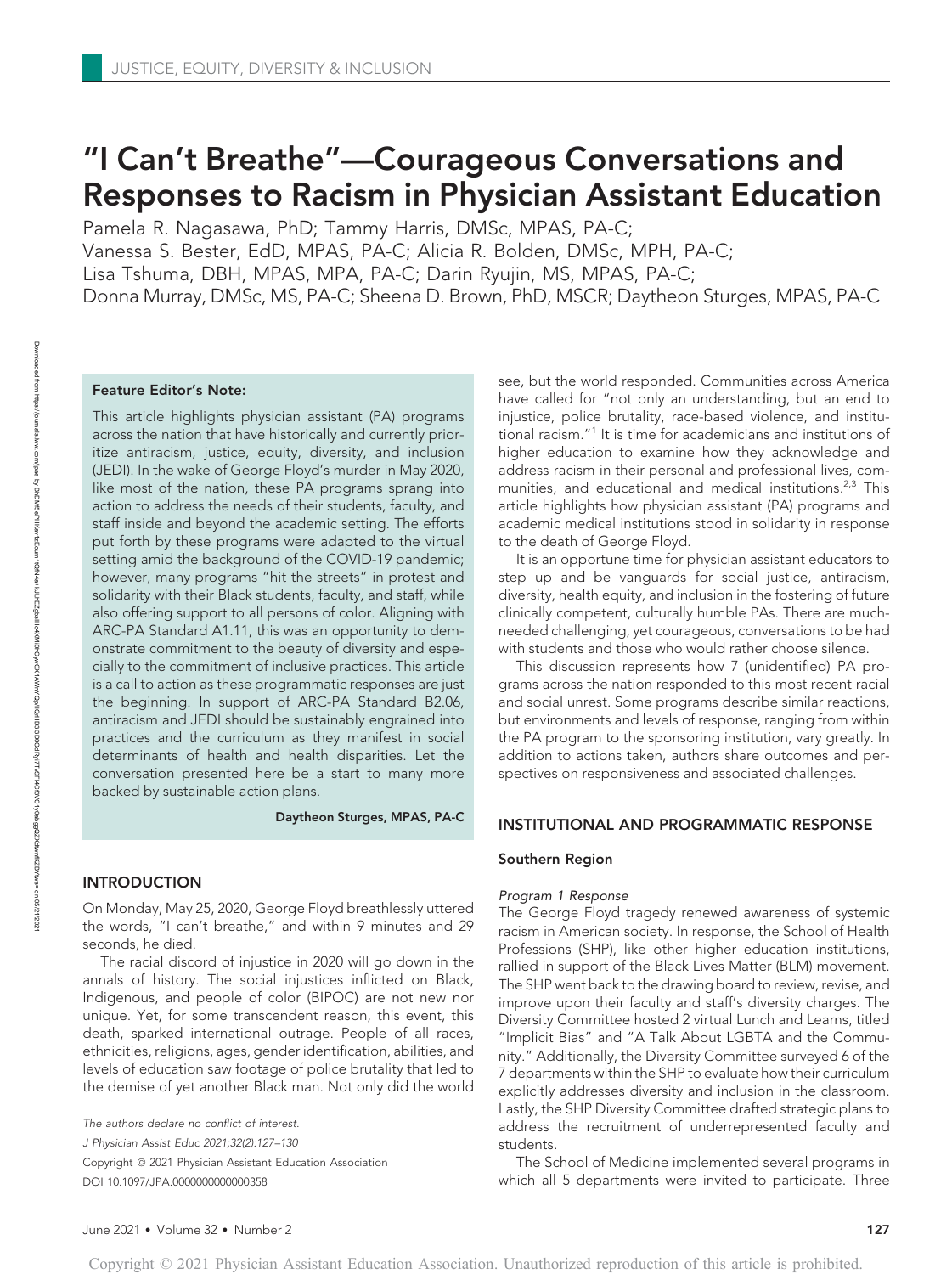platforms garnered the most participation, including the White Coats for Black Lives peaceful rally, the "8 Minutes and 46 Seconds" silent memorial where spectators were asked to stop all activities for an allotted time in remembrance of George Floyd, and the Office for Inclusion and Diversity's Collective Healing Virtual Roundtable for all to attend—faculty, staff, students, residents, and fellows. The roundtable allowed like-minded individuals to express and process their feelings and experiences related to George Floyd's death. Individuals shared their feelings of fear, confusion, frustration, sadness, and anger. These events showed us the sad truth that BIPOC are hurting, and nothing will be resolved until racism is adequately addressed and eradicated.

Program 2 Response During the aftermath of George Floyd's public murder, the PA program director (PD) immediately sent an email acknowledging the events and the trauma that students might be experiencing as a result. Faculty were encouraged to reach out and check on the well-being of the Black students and to offer additional program support. A town hall meeting was held to allow faculty, staff, and students to express their feelings and for program leadership to provide student support. The emotional testimonies from this session inspired a video series, Physician Assistant Program Addresses Racial Injustices, and a student-led BLM/ antiracism compact statement that was shared on the program's website. An Allies Against Racism group for faculty and staff was also established to provide resources and begin the conversation on dismantling racism. Faculty and students participated in local protests and BLM demonstrations. Physician assistant students partnered with medical students and chartered a new White Coats for Black Lives chapter and a Melanated Healthcare Professionals chapter at the university. On the curriculum level, the course, PA and the Health System, was redesigned to include course instruction and objectives on race, racism, health equity, and social determinants of health (SDOH). At the departmental level, justice, equity, diversity, and inclusion (JEDI) goals will now be required for each faculty member's annual review, beginning with the new academic year. While the immediate response is a step in the right direction, we must continue the work to dismantle racism and improve health outcomes for all.

Program 3 Response George Floyd's murder stirred emotions for all of the PA student matriculants, but students of color in particular had an emotional response that ranged from quiet sadness to rage impacting their ability to focus. White students, in large part, did not know how to respond or how to be helpful, though most had the desire. The only faculty member of color (a Black woman) took on the much-needed task of healing and made the executive decision to provide a safe space for all students to express themselves and take a deep dive into understanding structural racism and how it contributed to the national outrage. These virtual discussions included both didactic- and clinical-year students, the campus pastor, and other faculty. Students of color had an opportunity to voice their feelings, and White students shared their concerns about not knowing how to effectively offer help. Several students from both cohorts made suggestions about rele-

vant social media blogs and books that addressed antiracism topics and included an historical perspective. At the institutional level, the administration was quite late in releasing a statement, and there was no direct engagement with students from the executive level.

### Midwest Region

Program 4 Response In the days after George Floyd's death, the PA program cancelled classes to provide students, faculty, and staff the opportunity to attend rallies and protests and to process the trauma. The program director and associate program director (APD) directly reached out to each student of color weekly to check on them and offer support. The week following the tragedy, the program held a dedicated forum for all to support each other. As more trauma and events have unfurled throughout the past year, follow-up sessions and regular communications have been offered. Faculty and students engaged with the White Coats for Black Lives rallies in the state. The PA program faculty dissected the curriculum, confronting gaps in SDOH and implementing antiracist curricula across all courses. During this time, the university also held similar forums and provided outlets for support and action. The university endowed a George Floyd Memorial Scholarship, actively engaged with the community post-riots to aid in the rebuilding process, and required all faculty and staff to complete a mandatory university-wide diversity and inclusion certificate program and antiracism training.

### Western Region

Program 5 Response Shortly after the murder of George Floyd, the PA program sent out a statement to students, staff, and faculty condemning racial injustice and offering support and dialogue. This was critical due to the large, diverse student composition of 40% BIPOC and 30% underrepresented in medicine. Subsequent town halls were implemented to discuss the current state of our communities, solicit feedback, and offer support. Faculty advisors offered support, as well as dialogue centered on racism and injustice. The White Coats for Black Lives PA and medical student chapters marched together into the dean's office to demand change. This resulted in a \$1 million-scholarship fund for students underrepresented in medicine. At the PA curriculum level, Brave Space Makers and Bystander workshops incorporated intentional teaching and dialogue centered on current racial injustice and discrimination. Furthermore, a diversity statement was added to the website, and the admissions holistic review was maintained and yielded 52% BIPOC acceptance, with 12% being Black/African American. The PA program's Equity, Diversity and Inclusion (EDI) committee added a student member to address student EDI issues, including curriculum and climate.

Faculty structure was evaluated to include intentional mechanisms to recruit, hire, and retain faculty of color. At the department level, an antiracism task force was established, and at the Health Science Center level, a PA student was appointed to the antiracism task force. Additionally, a PA faculty member was appointed associate chair for equity,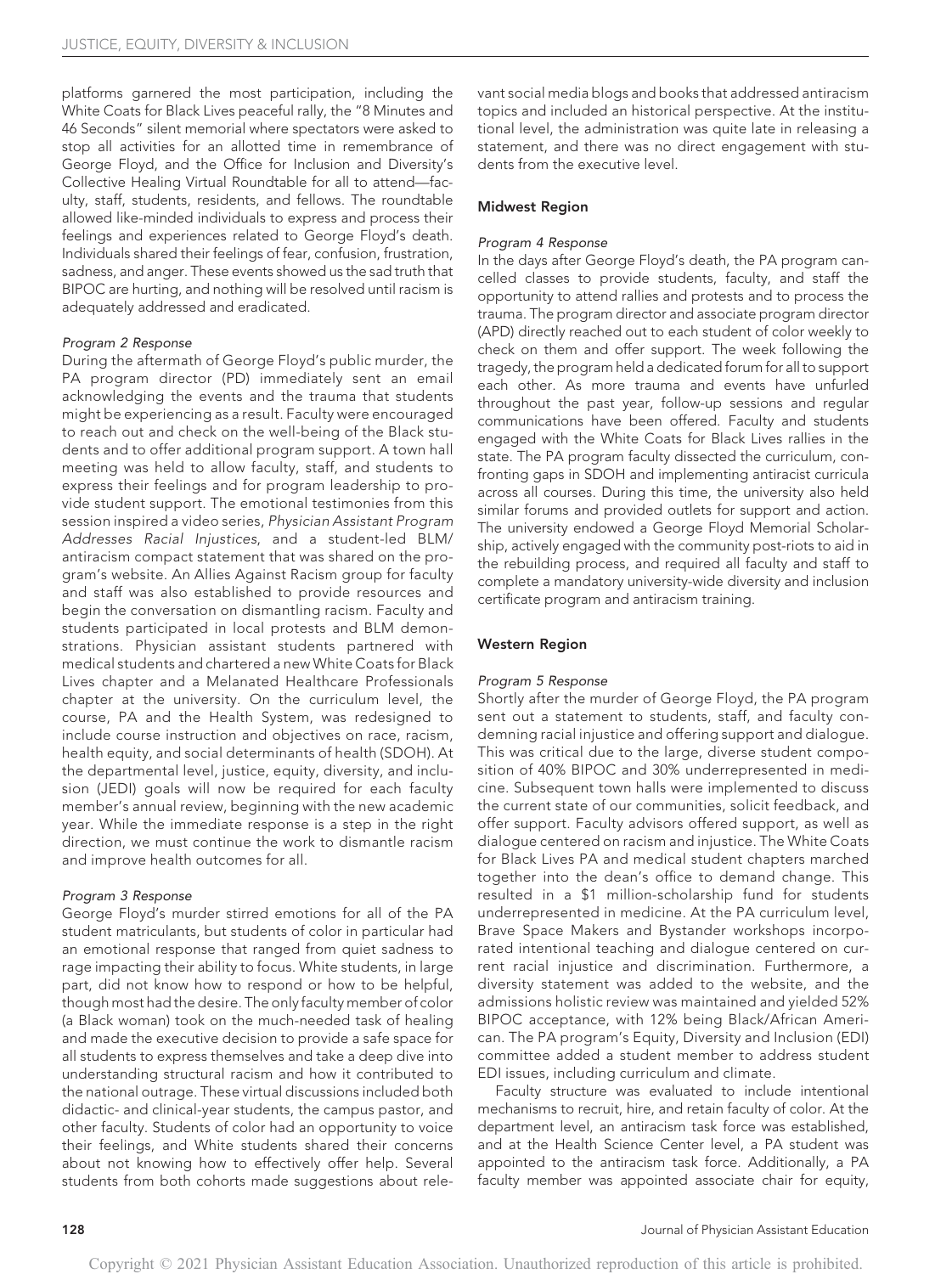diversity, and inclusion in the Department of Family and Preventive Medicine to address EDI issues broadly.

The George Floyd tragedy and associated national social justice movement increased awareness of embedded racism in our society both nationally and locally. This positively influenced interest in many institutional diversity and inclusion committees and activities. A cultural proficiency speaker series of open forums, sponsored by the Office of the University President, was started, and cultural humility workshops were offered for faculty, staff, and students. Town hall virtual meetings on social justice were held where discussions of implicit bias and White privilege were expanded. In the medical school, a diversity and inclusion resource toolbox was created, and a dedicated email address was established for students, faculty, and staff to share diversity and inclusion feedback, ideas, or experiences directly with the deans and diversity and inclusion committee chairs. Additionally, admissions in the PA and medical school continued to emphasize a holistic process and recruit qualified candidates from historically underrepresented groups. These positive steps are encouraging, and the journey will continue until health care disparities are eliminated and equity prevails.

....<sub>........................</sub>.......<br>When the George Floyd murder occurred, several efforts within the PA program to raise awareness of bias and antiracism, including adaptations to curriculum, were already in progress. Current events, however, expedited this work, highlighting its relevance and creating opportunities to have frank, honest conversations. First, a safe, brave space for students to talk about and support emotional coping and sensemaking was provided. These also became learning spaces how to begin and engage in difficult conversations about racial disparities and challenges and reflect on personal and academic growth toward becoming a racially and culturally aware clinician. Students also participated in the Physician Assistant Education Association (PAEA) National Antiracism Student Town Halls. For the next cohort of didactic and clinical students, a new diversity, equity, and inclusion orientation used the impostor phenomenon as a foundation to identify commonality amongst students. Student-led activism by class presidents and diversity representatives resulted in an impactful antiracism petition, shared with PA program and School of Medicine leadership, to stand in solidarity with Black and brown PA students and to advocate for increased faculty and leaders of color.

Similar venues were held for faculty and staff. These conversations were fueled with a depth and honesty that allowed individuals to speak to existing institutional racism and focus on racial inequities in health, the resulting disparities, and the pain and suffering racism generates. Actions across the health sciences began with a town hall meeting, facilitated by the deans of all the health science programs, and additional venues evolved, including racebased caucuses and a student/faculty protest march. In the School of Medicine, positions for both a new chief equity officer and director of underrepresented minority faculty development were established; on a more local level, departments continued faculty-led race discussions, which expedited race activities for those with already established equity and diversity committees. Collectively, these actions provide a stronger foundation for newly established practices within the PA program, which include: an antiracism committee; APD for regional affairs, justice, equity, diversity, and inclusion (R-JEDI); race and equity letters—timely messages to faculty, staff, and students delivered from the PD and APD for R-JEDI; implementation of cultural awareness measurement; and intentional involvement on national and local levels to foster leadership in race conversations.

# NEXT STEPS

- 1. Do not prioritize JEDI and antiracism only when tragedy strikes; find a way to interweave these values into your daily interactions with faculty, students, staff, patients, and curriculum design.
- 2. Partner with faculty, students, and staff to develop and sustain inclusive practices that lead to more diversity in student cohorts and personnel.
- 3. The theme of safe, brave discussion is reflected across all 7 institutions, representative of PA programs across the nation. Foster and maintain an atmosphere for continued conversations and develop action plans for moving toward the creation of a clinically competent, culturally humble PA workforce.
- 4. Be aware of the "minority tax" and do not expect underrepresented faculty, staff, or students to bear the burden of all JEDI and antiracism initiatives. Instead, learn from each other on how to best provide support, allyship, and leadership regarding exacting positive change.
- 5. Prioritize the inclusion of health disparities and SDOH in all courses, providing a focus on awareness, advocacy, and transformative action regarding patient care and health outcomes.
- 6. Be courageous and welcome missteps, uncomfortable situations, and hard conversations as the lessons learned are more valuable than remaining silent and ignoring the ills affecting student, patient, educator, and staff populations.

# **CONCLUSION**

Addressing sources of racism is necessary for the future of PA education to ensure diversity, equity, and inclusion within programs to positively shape students and to impact a workforce that treats patients with racial and cultural humility. There are many first steps to achieving inclusive excellence. Diversity and race literature indicate that racial micro- and macroaggressions are consistent across academic medicine curricula and remain prevalent among students, faculty, staff, and clinical preceptors.<sup>4-6</sup> Proactively reviewing curriculum by identifying gaps in discussion topics and/or restructuring case-based learning materials to be inclusive and free of bias are one of many first steps to achieving inclusive excellence. Another programmatic resource is PAEA's Diversity, Equity, and Inclusion Toolkit, available in the Digital Learning Hub (https://paeaonline.org/resources/member-resources/ digital-learning-hub), which serves as a guide to foster a more diverse, equitable, and inclusive culture among students, faculty, and staff in support of ARC-PA Standard A1.11.<sup>7</sup>